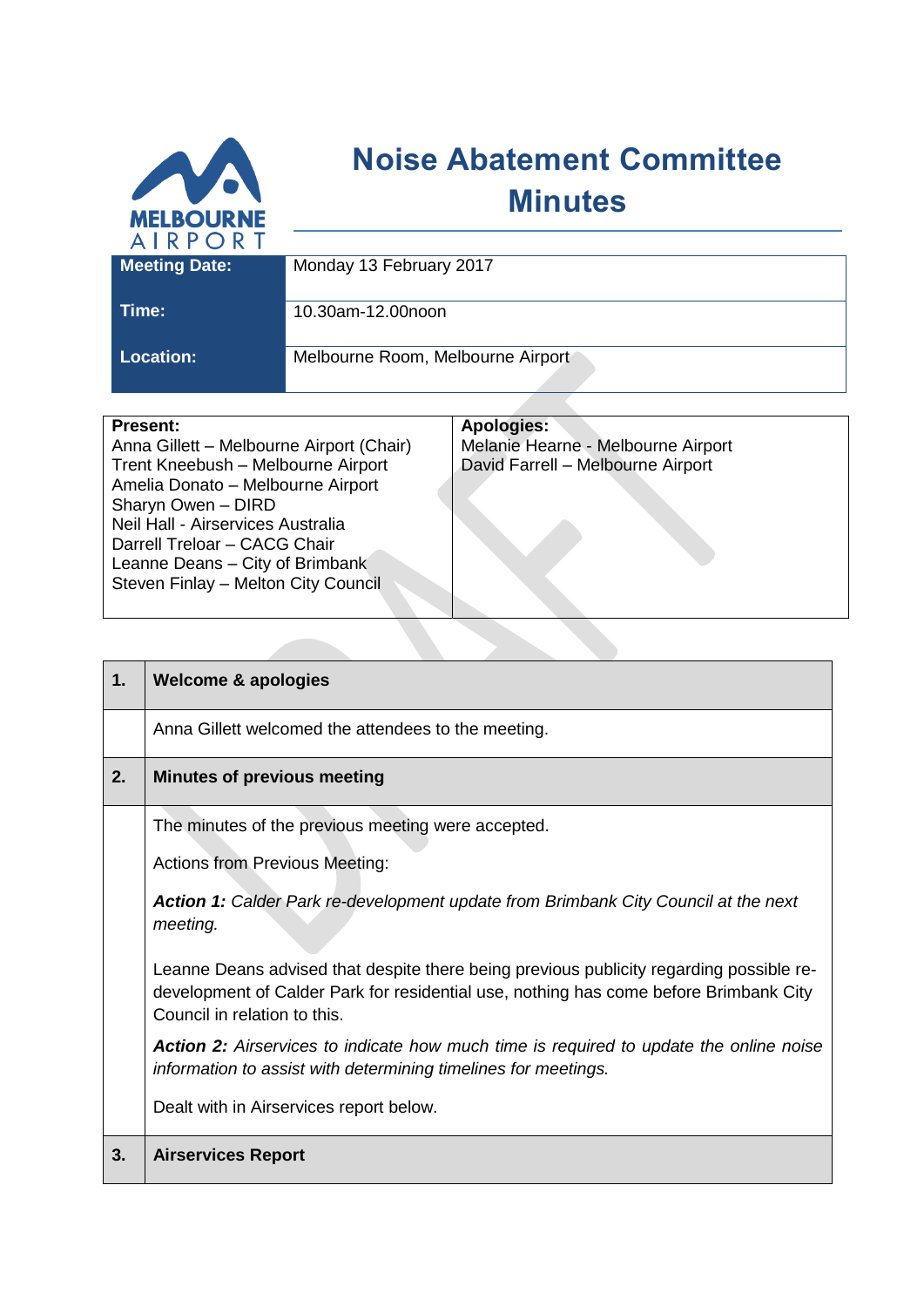# *3.1 Airservices Report*

Neil Hall gave a detailed presentation outlining the Airservices quarterly report (copy attached to minutes).

Discussion of timing of when Airservices online data will be available. Neil advised that it will be available the first week of second month after the end of each quarter, which will be in time for the NAC meetings.

# *3.2 RNP Smart Tracking*

The new "smart track" route for arrivals on runway 16 has been operational since November 2016. There have been no complaints to date about the new flight track, however, only 2.6% of arriving aircraft have made use of it to date.

#### *3.3 Online ANIR Reporting*

Summary for 2016: 178 complainants in total for 2016 calendar year.

There were three (3) suburbs with 10 or more complainants:

- Avondale Heights (22)
- Keilor and St Albans (10)

Neil's presentation also listed the suburbs with five (5) or more complainants.

Main issues raised by complainants:

- Increased frequency of aircraft
- Change of flight path / location of flight path
- Perception that something had changed

In 2016 RWY 34 arrivals produced the most complaints – reflects increased use of this runway.

## *Q4 2016*

There were 42 complainants in Q4 2016, down from 58 in Q3. The main issues were arrivals to RWY 27 and 34. Attwood, Avondale Heights and Yarraville had three (3) complainants each. Departures off RWY 09 were unusual in Q4, which would explain the Attwood complaints.

## *Online ANIR Tool*

Neil gave demonstration of how to use the online ANIR tool, showing noise complainants data, issues raised, suburbs etc. Extensive information is available to the public within this website.

**Action 1**: Neil to check difference between 178 and 210 "complainants" on the website. Is the difference (32) to do with "enquires" as opposed to "complainants"?

Leanne Deans asked whether more information could be provided on the specific issues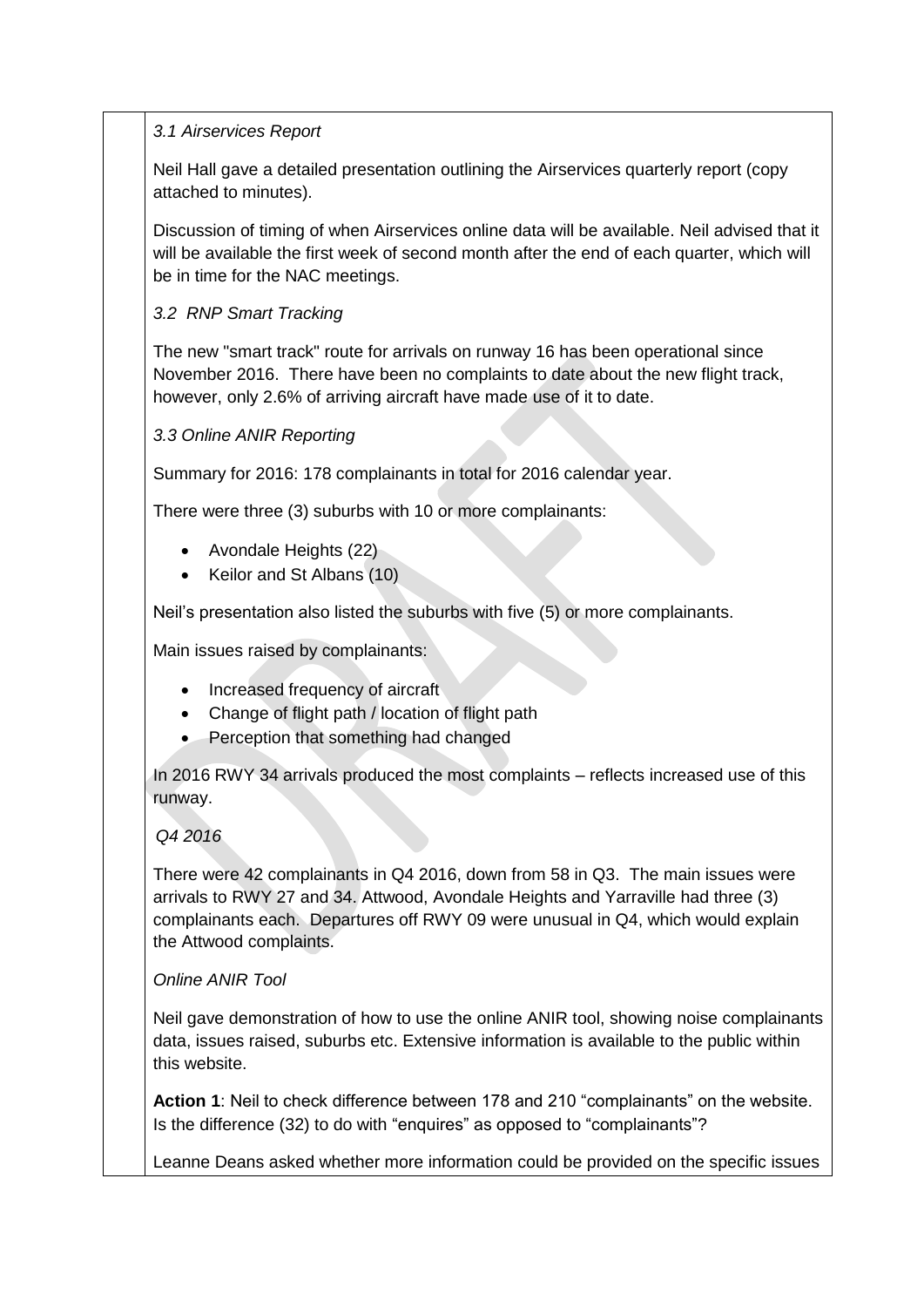|    | within each council area. Action 2: Neil to investigate whether the online ANIR tool<br>could provide more information on specific issues raised within each council area.                                                                                                                                                                                                                                                                                                                                      |
|----|-----------------------------------------------------------------------------------------------------------------------------------------------------------------------------------------------------------------------------------------------------------------------------------------------------------------------------------------------------------------------------------------------------------------------------------------------------------------------------------------------------------------|
|    | 3.4 WebTrak                                                                                                                                                                                                                                                                                                                                                                                                                                                                                                     |
|    | Neil gave a demonstration of WebTrak.                                                                                                                                                                                                                                                                                                                                                                                                                                                                           |
|    | 3.5 Technical Noise Working Group (TNEWG) Update                                                                                                                                                                                                                                                                                                                                                                                                                                                                |
|    | No meeting since last NAC. Last meeting on 3 <sup>rd</sup> March. Since last TNEWG there have<br>been flight path changes proposed (effective 25 <sup>th</sup> May 2017) for arrivals from the west<br>(RWY 09) for implementation of GBAS which would result in improvements for Melton.<br>Also changes for departures off RWY 27 to the west, departures to the north off RWY<br>34, and arrivals on RWY 34 for aircraft coming from the north. These changes will be<br>presented to the next CACG meeting. |
|    | There was discussion about how to convey the good news in these changes (eg. Melton<br>improvements). Action 3: Neil and Anna to discuss how to communicate the flight path<br>improvements.                                                                                                                                                                                                                                                                                                                    |
| 4. | <b>Melbourne Airport Report</b>                                                                                                                                                                                                                                                                                                                                                                                                                                                                                 |
|    | 4.1 Monthly noise data by municipality                                                                                                                                                                                                                                                                                                                                                                                                                                                                          |
|    | No monthly noise complaints data by municipality was available for this meeting.<br>Melbourne Airport has received the raw data for December and January and will<br>produce the graphs and tables for each municipality for distribution with the minutes.                                                                                                                                                                                                                                                     |
|    |                                                                                                                                                                                                                                                                                                                                                                                                                                                                                                                 |
|    | 4.2 Ground Based Noise Complaints                                                                                                                                                                                                                                                                                                                                                                                                                                                                               |
|    | No report this meeting.                                                                                                                                                                                                                                                                                                                                                                                                                                                                                         |
|    | 4.3 Safeguarding update                                                                                                                                                                                                                                                                                                                                                                                                                                                                                         |
|    | The recent proposals to rezone government land in Hume and Brimbank Cities for<br>residential use were discussed. While it seems decisions may have been made in<br>relation to, at least, some of the sites, Melbourne Airport has not received notification of<br>these.                                                                                                                                                                                                                                      |
| 5. | <b>Reports from other members</b>                                                                                                                                                                                                                                                                                                                                                                                                                                                                               |
|    | 5.1 Planning proposals of potential interest                                                                                                                                                                                                                                                                                                                                                                                                                                                                    |
|    | Steve Finlay and Trent Kneebush reported the permit conditions relating to noise<br>attenuation being required in new homes, placed on the permit for residential<br>development within the Diggers Rest Urban Growth Zone west of Vineyard Road at the<br>request of Melbourne Airport, have been appealed by the developer. VCAT has referred<br>the matter back to the developer and Melbourne Airport for negotiation.                                                                                      |